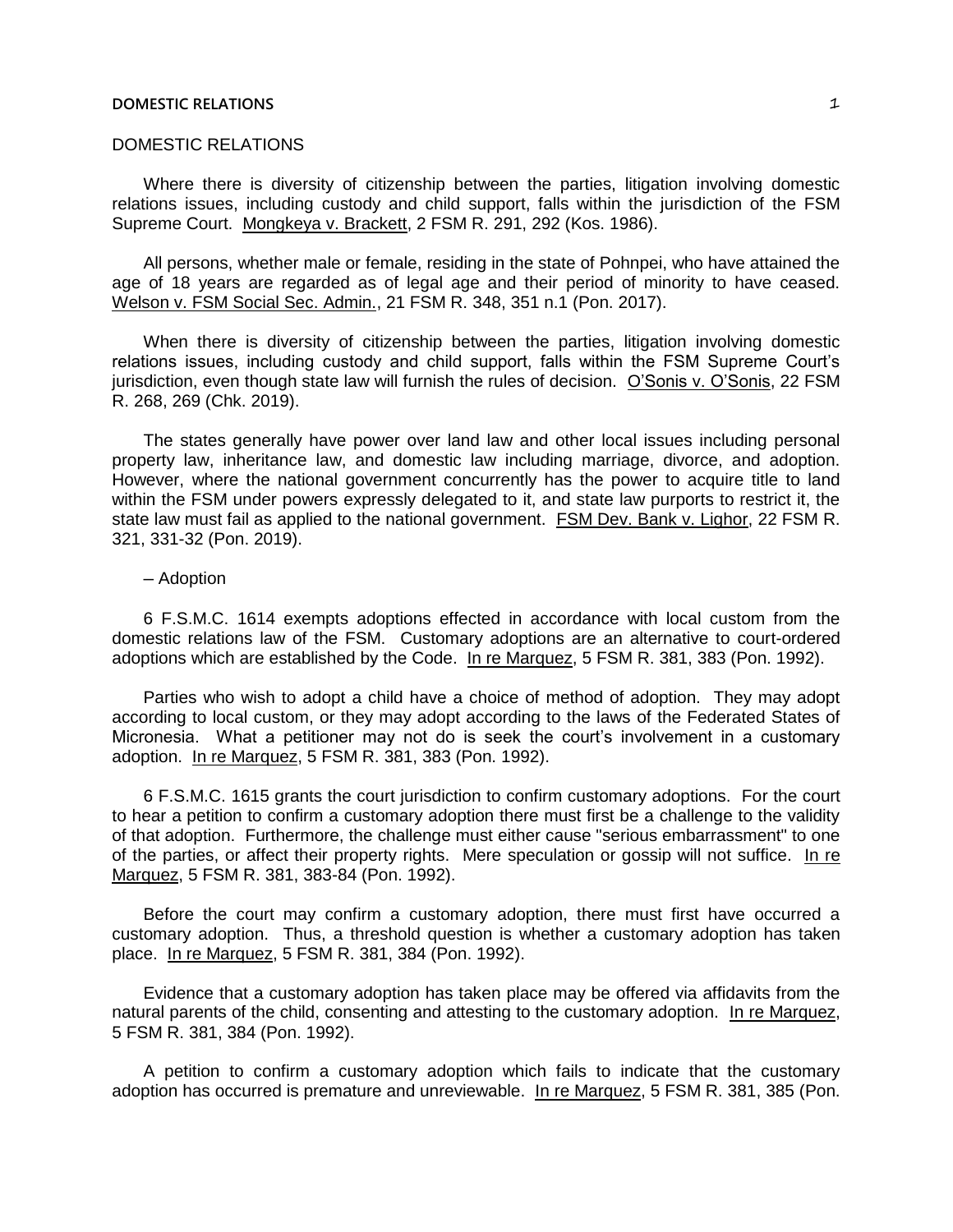## **DOMESTIC RELATIONS ─ ADOPTION** 2

1992).

The court has no statutory authority to enter a decree of adoption, pursuant to statute, for an adult. In re Jae Joong Hwang, 6 FSM R. 331, 331 (Chk. S. Ct. Tr. 1994).

An adoption of an adult may qualify for recognition by the court if done under Chuukese custom. In re Jae Joong Hwang, 6 FSM R. 331, 332 (Chk. S. Ct. Tr. 1994).

To prove an achemwir adoption, the consent of the adoptive lineage's members must be proven. Peter v. Jessy, 17 FSM R. 163, 171 (Chk. S. Ct. App. 2010).

When Epen Inong brought Yosko Epen to live among members of his lineage, but his lineage members did not treat her as a lineage member since she did not participate in lineage member meetings and decision-making and since she was referred to as Epen Inong's daughter and not as a "sister" as would be proper if she had been a lineage member through an achemwir adoption, there is no admitted evidence showing that the lineage members, by their subsequent conduct, consented to or ratified an achemwir adoption of Yosko Epen. Peter v. Jessy, 17 FSM R. 163, 171-72 (Chk. S. Ct. App. 2010).

When the proponents did not present any evidence or argument to support their contention that achemwir doesn't require lineage member consent or to otherwise impeach the testimony of their own expert to that effect and when they had ample opportunity, at the trial level, to raise any issues regarding achemwir's requirements and their own expert witness presented evidence that the trial court found credible, and which clearly articulated its requirements including the lineage member consent requirement, they failed to meet their burden of proof to show otherwise at trial. The appellate court will not, therefore, entertain a new theory regarding achemwir's requirements. Peter v. Jessy, 17 FSM R. 163, 175 (Chk. S. Ct. App. 2010).

A valid claim for Social Security benefits as an adopted child requires proof of adoption and of dependency of the adopted child on the wage earner. Neth v. FSM Social Sec. Admin., 20 FSM R. 362, 368 (Pon. 2016).

Changed circumstances may require the adopted child to move away and to no longer be dependent on the adopted parent. In these situations, the child no longer depends on the wage earner for support, and the child would fall outside of Social Security's statutory scheme. Neth v. FSM Social Sec. Admin., 20 FSM R. 362, 368 (Pon. 2016).

Social Security has the regulatory authority to request additional proof of dependency and the claimant is required to submit such proof. Actual dependency upon the adoptive parent is a prerequisite for an adopted minor to receive surviving child Social Security benefits after the adoptive parent's death. Neth v. FSM Social Sec. Admin., 20 FSM R. 362, 370-71 (Pon. 2016).

A valid claim for adopted child benefits requires proof of adoption and of the adopted child's dependency on the wage earner. Miguel v. FSM Social Sec. Admin., 20 FSM R. 475, 479 (Pon. 2016).

Social Security's statutory scheme is not unconstitutional, and the exercise of its investigatory functions, which would include the request for evidence of dependency in adoption matters, is lawful as long as it is authorized by law. Thus, Social Security regulations are not *ultra vires*. Miguel v. FSM Social Sec. Admin., 20 FSM R. 475, 479 (Pon. 2016).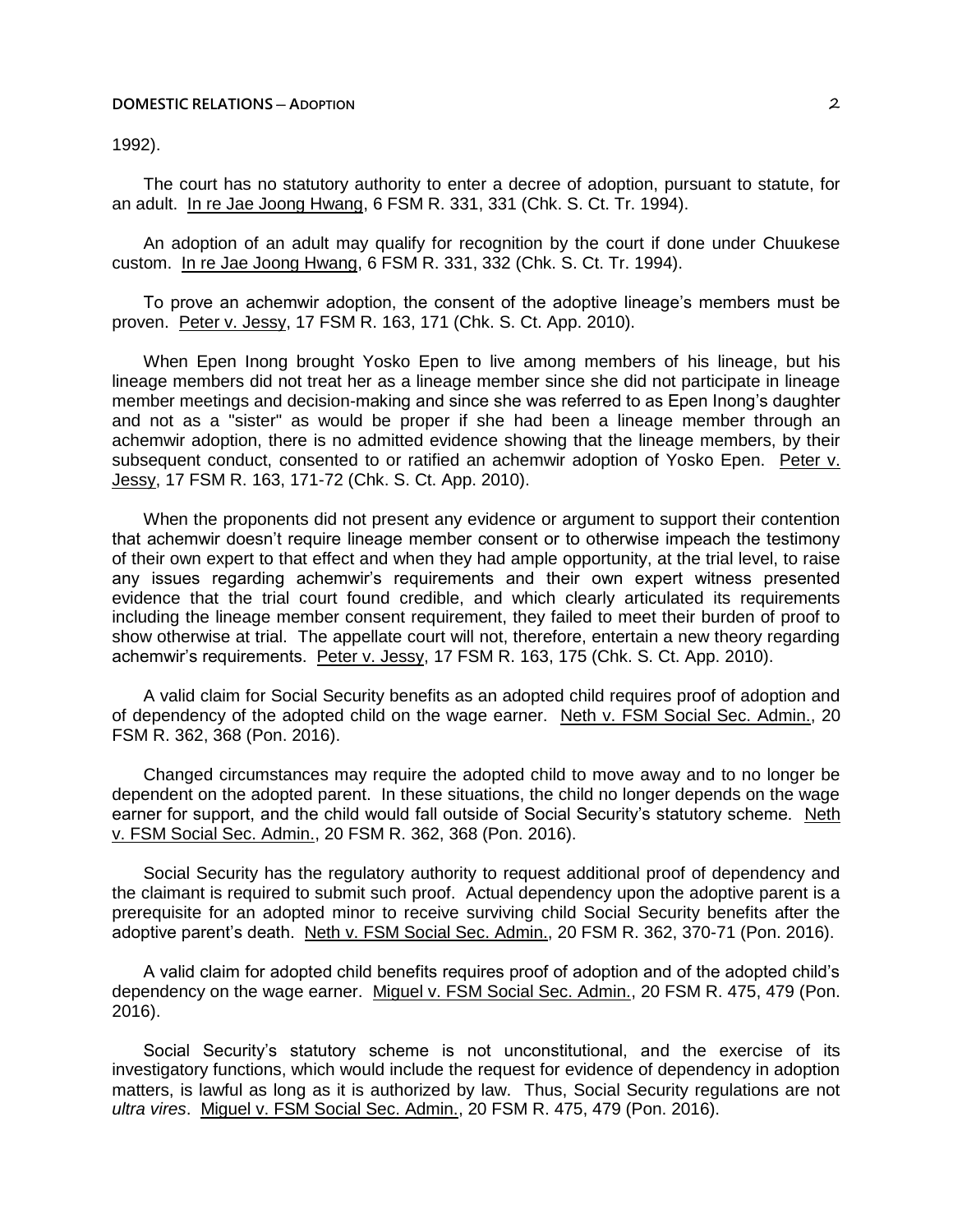## **DOMESTIC RELATIONS ─ ADOPTION** 3

A child who is dependent upon a person entitled to old age benefits or who was dependent upon an individual who died fully insured or currently insured, is entitled, upon filing an application, to a child's insurance benefit, but actual dependency upon the adoptive parent is a prerequisite for an adopted minor to receive surviving social security benefits after the adoptive parent's death. Eliam v. FSM Social Sec. Admin., 21 FSM R. 412, 417 (App. 2018).

When an applicant was notified that evidence of dependency was lacking and did not apply to adduce additional evidence, the Board's findings as to the facts, if supported by competent, material and substantial evidence, are conclusive since there was no further evidence of dependency proffered. Thus, the trial court's grant of summary judgment in Social Security's favor was proper, since the applicant failed to adduce sufficient evidence of dependency, as required by statute. Eliam v. FSM Social Sec. Admin., 21 FSM R. 412, 419 (App. 2018).

An adopted child applying for benefits under the FSM Social Security system must complete an application and show dependency on the insured. Robert v. FSM Social Sec. Admin., 21 FSM R. 490, 493 (Kos. 2018).

A valid claim for Social Security benefits as an adopted child requires proof of adoption and of the adopted child's dependency on the wage earner. Robert v. FSM Social Sec. Admin., 21 FSM R. 490, 493 (Kos. 2018).

Social Security has the regulatory authority to request additional proof of dependency and the claimant is required to submit such proof since actual dependency upon the adoptive parent is a prerequisite for an adopted minor to receive surviving child Social Security benefits after the adoptive parent's death. Robert v. FSM Social Sec. Admin., 21 FSM R. 490, 493-94 (Kos. 2018).

When the immunization records that listed the children's natural mothers did not support the benefits claim because it did not show the children's dependency on the adoptive parents; when no additional evidence was submitted after the hearing for the court to consider; and when the census records show the adopted children in the same household as the wage-earner adoptive parent and his daughters, the natural mothers, the court will remand the matter to the Board to determine whether the children were dependent on the wage-earner's disability payments; whether the children's mothers were employed at the time; and whether dependency would be presumed if the child lived with the adoptive parents. Robert v. FSM Social Sec. Admin., 21 FSM R. 490, 494-95 (Kos. 2018).

─ Child Support and Custody

Where there is diversity of citizenship between the parties, litigation involving domestic relations issues, including custody and child support, falls within the jurisdiction of the FSM Supreme Court. Mongkeya v. Brackett, 2 FSM R. 291, 292 (Kos. 1986).

In litigation brought by a mother seeking child support payments from the father, the court will not grant the defendant-father's motion to change the venue to the FSM state in which he now resides from the FSM state in which: 1) the mother initiated the litigation; 2) the couple was married and resided together; 3) their children were born and have always lived; and 4) the mother still resides. Pernet v. Aflague, 4 FSM R. 222, 224 (Pon. 1990).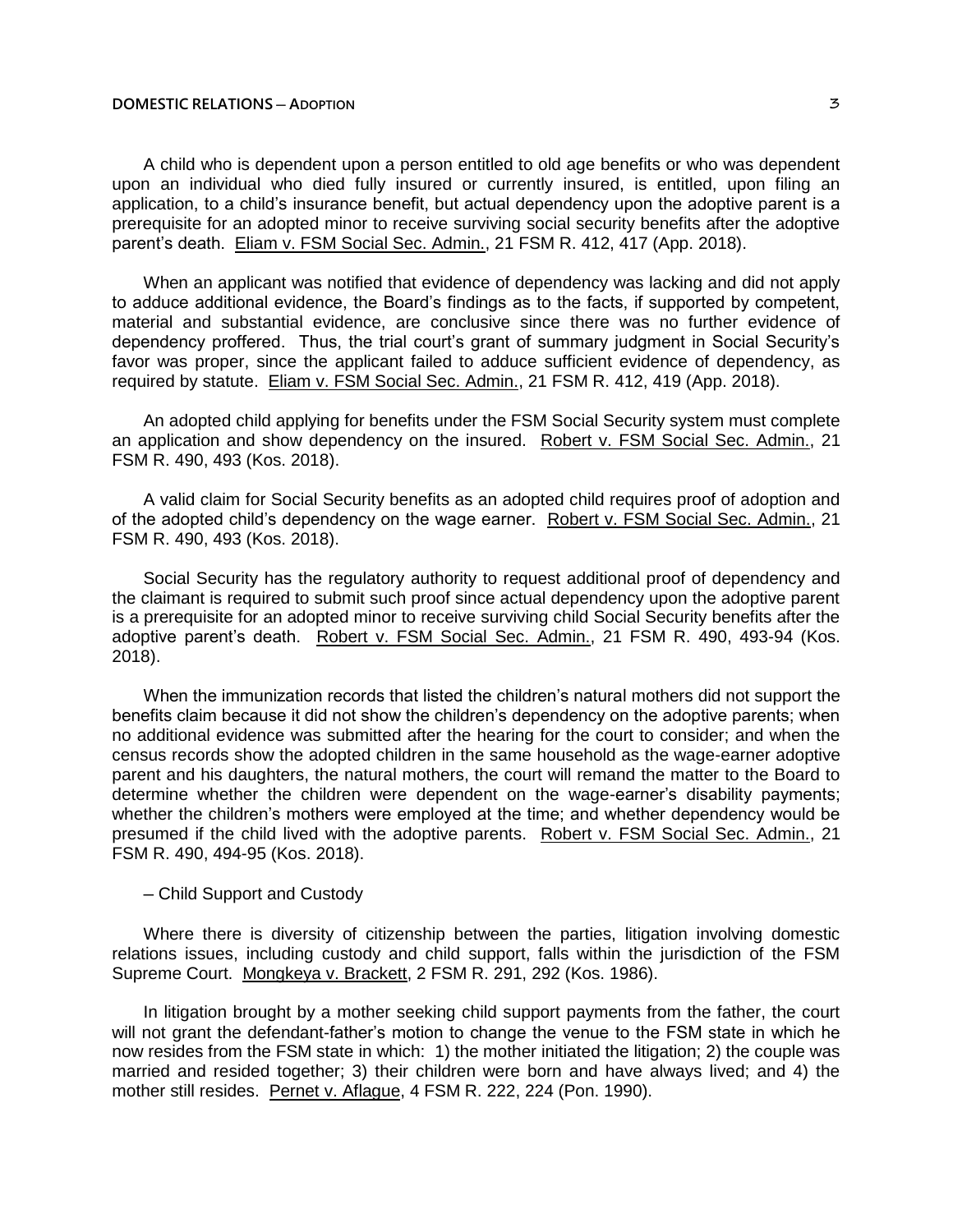Statutory provisions in the Trust Territory Code concerning domestic relations are part of state law because domestic relations fall within the powers of the states and not the national government. Pernet v. Aflague, 4 FSM R. 222, 224 (Pon. 1990).

Since the determination of support payments payable by a divorced husband is a matter governed by state law, the FSM Supreme Court in addressing such an issue is obligated to attempt to apply the pertinent state statutes in the same fashion as would the highest state court in the pertinent jurisdiction. Pernet v. Aflague, 4 FSM R. 222, 224 (Pon. 1990).

Under Pohnpeian state law after confirmation of a customary separation or divorce under 39 TTC 5, the court may order custody and child support under 39 TTC 103. Pernet v. Aflague, 4 FSM R. 222, 225 (Pon. 1990).

Although under historical Pohnpeian customary law only the husband had rights over the children of the marriage, now both parents have rights and responsibilities in connection with a marriage and the court should take this into consideration in determining child custody rights and support payment obligations in cases of customary divorce. Pernet v. Aflague, 4 FSM R. 222, 225 (Pon. 1990).

Under the law of Pohnpei a court may award child custody, and, if necessary order child support. The standard to be applied is the "best interests of the child." Youngstrom v. Youngstrom, 5 FSM R. 335, 337 (Pon. 1992).

Under the law of Pohnpei support of the children is the responsibility of both parents. A court may order the parent without custody to make support payments. In granting or denying a divorce, the court may make such orders for custody of minor children, for their support as it deems justice and the best interests of all concerned may require. Youngstrom v. Youngstrom, 6 FSM R. 304, 306 (Pon. 1993).

If a court deems justice and the best interest of all concerned so require, it may award past child support. When considering child support, it is the best interests of the children with which a court is most concerned. Youngstrom v. Youngstrom, 6 FSM R. 304, 306 (Pon. 1993).

Factual determinations of a trial court, such as the appropriate size and period for an award of child support, will be overturned on appeal only if the findings of the trial court are clearly erroneous. Youngstrom v. Youngstrom, 7 FSM R. 34, 36 (App. 1995).

Citation to other cases is of limited assistance in framing an award for child support because a child support award is an inherently fact specific determination that must be made on a case by case basis. Youngstrom v. Youngstrom, 7 FSM R. 34, 37 (App. 1995).

The reciprocal child support enforcement provisions of chapter 17 of Title 6 of the FSM Code remain in effect as part of state law. Burke v. Torwal, 7 FSM R. 531, 534 (Pon. 1996).

A proceeding for enforcement in the FSM of a CNMI child support order is properly filed in state court by the state attorney general, not in national court by the FSM Attorney General. Burke v. Torwal, 7 FSM R. 531, 535-36 (Pon. 1996).

Although national law provides for the reciprocal enforcement of child support orders, case law supports the conclusion that FSM Supreme Court should abstain from exercising its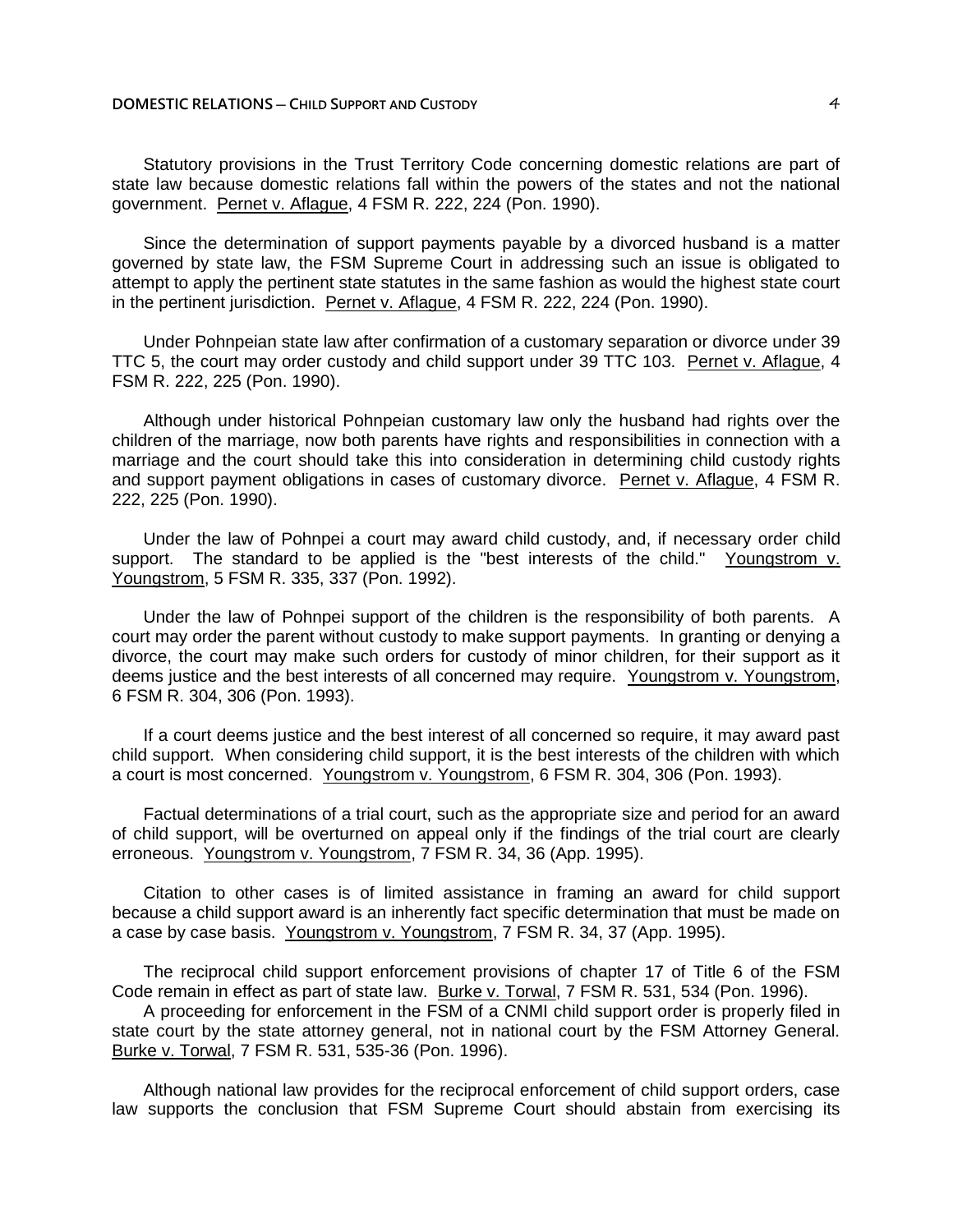### **DOMESTIC RELATIONS** — CHILD SUPPORT AND CUSTODY **And USTODY CONTRACTLY 5**

jurisdiction at least until the state court has had the opportunity to rule on the issues. Villazon v. Mafnas, 11 FSM R. 309, 310 (Pon. 2003).

Based on the traditional state jurisdiction over matters of domestic relations and on the applicable statutory provisions' language and history, a proceeding for enforcement of a foreign support order is properly commenced in the state court in which the defendant resides, rather than in the FSM Supreme Court and for the same reasons, these cases are properly prosecuted by the Pohnpei Attorney General's office, rather than by the FSM Attorney General's office. Villazon v. Mafnas, 11 FSM R. 309, 310-11 (Pon. 2003).

Pohnpei state law anticipates the prosecution of child support enforcement actions in foreign jurisdictions, and provides plaintiffs with a procedure and remedy that is identical to that which they would enjoy under the national code. Villazon v. Mafnas, 11 FSM R. 309, 311 (Pon. 2003).

A biological father whose paternity has been established owes his natural child a duty of support. Tolenoa v. Timothy, 11 FSM R. 485, 487 (Kos. S. Ct. Tr. 2003).

The interests of justice require an award of child support based upon the custom, tradition, prevailing economic status of Kosrae, the child's needs, the plaintiff's household status, and the defendant's earning capacity in Guam. Tolenoa v. Timothy, 11 FSM R. 485, 487 (Kos. S. Ct. Tr. 2003).

In domestic relations matters, the national court should abstain from exercising jurisdiction until the state court has had the opportunity to rule on the issues presented when it is a proceeding for enforcement of a foreign support order. These cases are properly commenced in the state court in which the defendant resides, rather than in the FSM Supreme Court and are properly prosecuted by a state attorney general, rather than by the FSM Attorney General. Anson v. Rutmag, 11 FSM R. 570, 571-72 (Pon. 2003).

Plaintiffs seeking to prosecute a foreign child support enforcement action must file their action in state court, where they will be provided with a procedure and remedy that is identical to that which they would enjoy under the national code. When such a case has been filed in the FSM Supreme Court, it will be ordered transferred to a state court with the proviso that if that court has not ruled on the issues presented within 45 days, the FSM Supreme Court may reinstitute active proceedings. The national court's role is to docket and transfer the case to a state court for determination of the paternity and child support issues. Anson v. Rutmag, 11 FSM R. 570, 572 (Pon. 2003).

When a state has not enacted laws in an area within its jurisdiction such as child support, national law is applicable to the state court proceeding, because the Trust Territory Code reciprocal support enforcement provisions, now codified at 6 F.S.M.C. 1711, are imputed to be state law under the FSM Constitution's Transition Clause. Under that clause, Trust Territory statutes that were applicable to the states became part of the states' laws regardless of whether they were published thereby. They stand as the laws of the states until amended, superseded or repealed. Anson v. Rutmag, 11 FSM R. 570, 572 (Pon. 2003).

Reciprocal support enforcement procedure requires that a state attorney general's office be diligent in its prosecution of it, and that, after a hearing, the state court will issue an order that decides the paternity question and determines the amount of child support and medical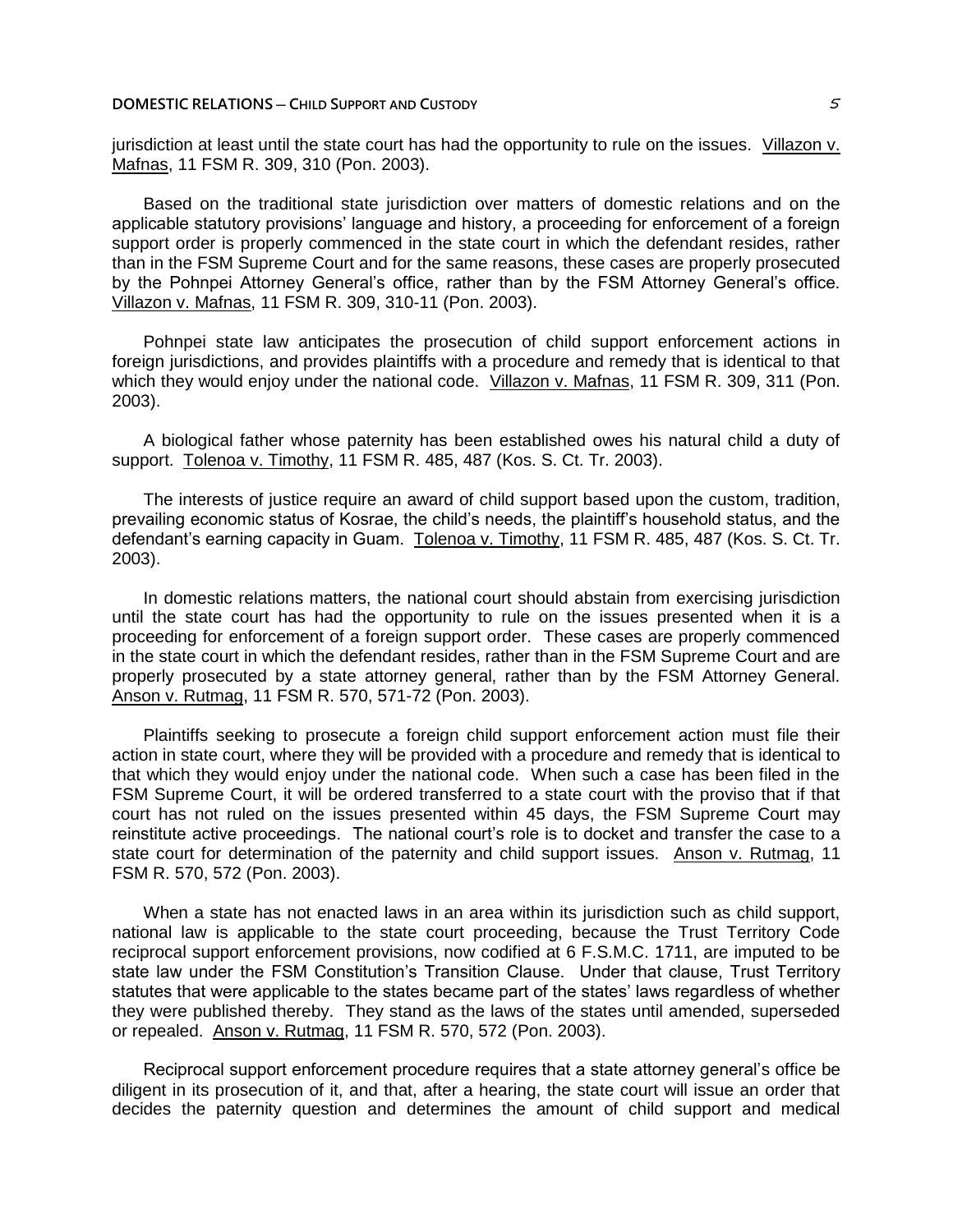### **DOMESTIC RELATIONS** — CHILD SUPPORT AND CUSTODY **CONTRACTLY CONTRACTLY CONTRACTLY CONTRACTLY**

insurance coverage, if any, to which the petitioner is entitled. Anson v. Rutmag, 11 FSM R. 570, 572-73 (Pon. 2003).

Since any decree as to custody or support of the parties' minor children is subject to revision by the court at any time upon motion of either party, the court has on-going jurisdiction to reconsider the question of child support previously decided. Ramp v. Ramp, 11 FSM R. 630, 639 (Pon. 2003).

In the context of a confirmation of a customary divorce, the court has awarded reimbursement for child support expenses where the father made no support payments, even when part of the reimbursement is sought for a period when no pendente lite order requiring support payments was in effect. Ramp v. Ramp, 11 FSM R. 630, 641 (Pon. 2003).

When it is a court-ordered divorce decree's child support provisions, not a confirmation of a customary divorce, that a party seeks to modify, the court, bearing in mind the suitability to the FSM of any specific common law principle, may, in determining Pohnpei law, look to the Restatements (compilations of U.S. common law according to subject matter) and decisions from jurisdictions outside the FSM that also follow the common law tradition. Ramp v. Ramp, 11 FSM R. 630, 641 (Pon. 2003).

Court-ordered child support payments may be modified at any time circumstances render such a change appropriate, but the modification operates prospectively only. Child support cannot be modified retroactively. This is consistent with the equitable principle, suitable for Micronesia or elsewhere, that one having a claim should pursue it when he or she first has notice of it. Ramp v. Ramp, 11 FSM R. 630, 641 (Pon. 2003).

While a child support decree may be subject to revision by the court at any time, a party seeking modification of child support must show a substantial change in circumstances not anticipated by the original decree in order to justify the modification. For determination is the question of the children's needs, and not the standard of living desired by the custodial parent. Ramp v. Ramp, 11 FSM R. 630, 641 (Pon. 2003).

While a divorced party's ability to help defray the alleged increased child support costs is certainly a valid consideration generally, it does not go to the question of the children's alleged changed circumstances (i.e., increased needs), which is the primary issue for determination in a support modification proceeding. When the custodial parent was aware in 1993 of these needs, her remedy was to move for modification under 6 F.S.M.C. 1622 at the time when she first had notice. It was not to wait nearly ten years until she had learned that his income had increased and her child support was about to terminate when during this period, he was making all of the court-ordered payments, a factor which the court may legitimately give some attention to in judging the equities as between the parties and their children's welfare. Ramp v. Ramp, 11 FSM R. 630, 642 (Pon. 2003).

Under Pohnpei law, both the mother and the father are responsible for their children's support. The parties' obligation to support their children is in accordance with their respective abilities. It is sound public policy to require both parents to make some contribution toward the support of their children regardless of income disparity. Ramp v. Ramp, 11 FSM R. 630, 642 (Pon. 2003).

Even if one divorced party's income is greater than the other's, that fact alone does not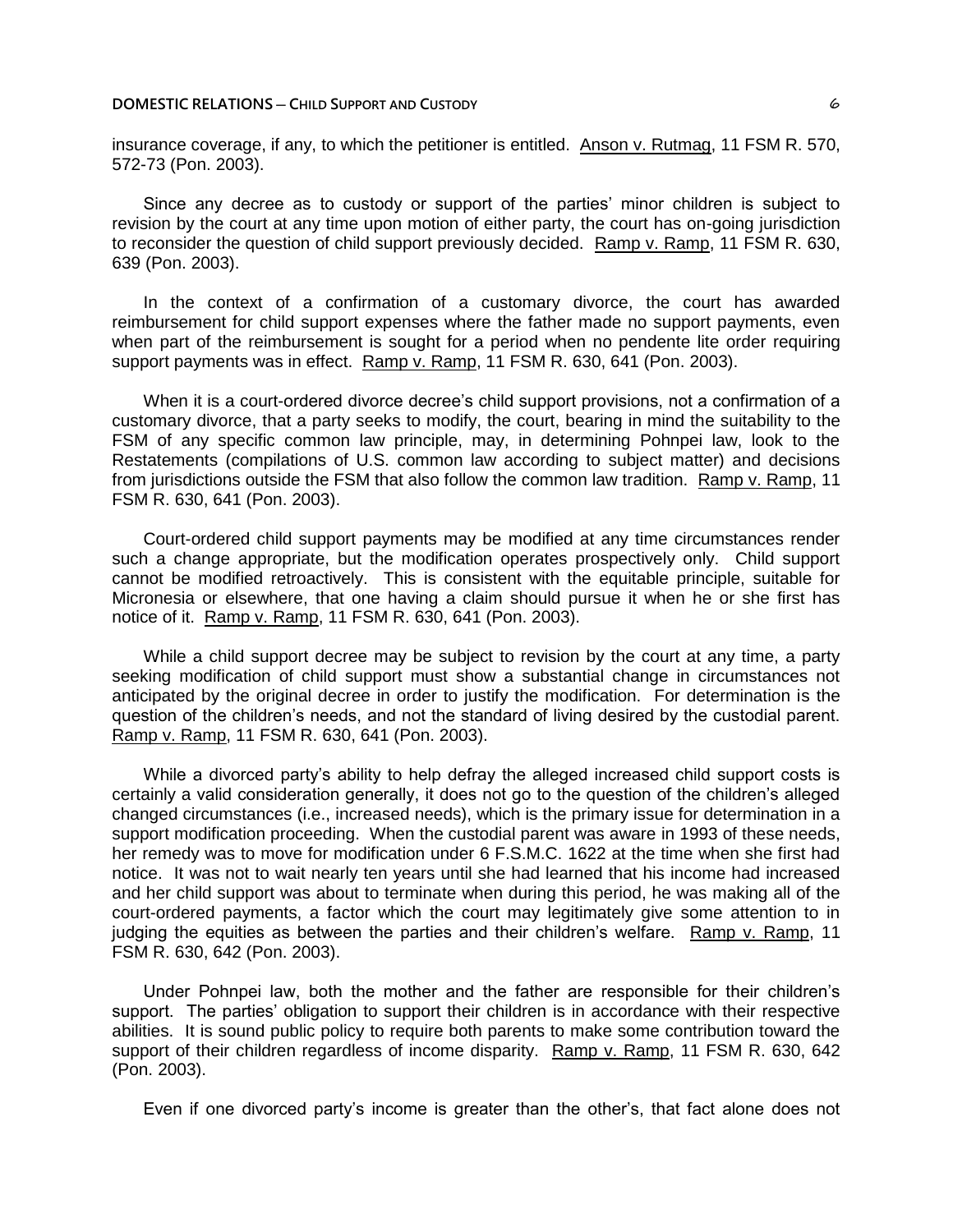## **DOMESTIC RELATIONS ─ DIVORCE** 7

support a proposed modification to shift all of the pre-motion child-rearing costs retroactively to the higher-income party. Ramp v. Ramp, 11 FSM R. 630, 642 (Pon. 2003).

The obligation to support the parties' children is, after all, one that the mother must share with the father, taking into account her ability to contribute. Ramp v. Ramp, 11 FSM R. 630, 643 (Pon. 2003).

When under the separation agreement, the father is only obligated to support the parties' adult children while they are pursuing post secondary education and since a child has reenrolled in college and the father has now resumed paying her expenses and another has left school, these two do not entitle the mother to any measure of relief. Ramp v. Ramp, 11 FSM R. 630, 643 (Pon. 2003).

A requested child support order will be denied as redundant when it is already in the parties' court-approved separation agreement and past history shows that the father has complied with it. Ramp v. Ramp, 11 FSM R. 630, 643-44 (Pon. 2003).

─ Divorce

National courts can exercise jurisdiction over divorce cases where there is diversity of citizenship although domestic relations are primarily the subject of state law. Youngstrom v. Youngstrom, 5 FSM R. 335, 336 (Pon. 1992).

Since a divorce case involves the status or condition of a person and his relation to other persons the law to be applied is the law of the domicile. Youngstrom v. Youngstrom, 5 FSM R. 335, 337 (Pon. 1992).

When a divorced couple is jointly responsible on a promissory note, no agreement they could make between them could possibly prevent the creditor from pursuing its claims against either or both of them, and since the issue of whether one of the defendants could have relieved himself or herself from responsibility to the creditor could not have been litigated in the divorce proceeding, the creditor cannot be precluded from litigating that issue. Bank of the FSM v. Hebel, 10 FSM R. 279, 286 (Pon. 2001).

A divorcing couple is free to enter into whatever agreement they choose as to who between the two of them will be responsible to repay a bank loan. However, such an agreement can have no effect on bank's right to seek repayment of the loan from either or both of them. Bank of the FSM v. Hebel, 10 FSM R. 279, 286 (Pon. 2001).

Title 6, section 1622, FSM Code provides that any decree as to custody or support of the parties' minor children is subject to revision by the court at any time, but does not provide for continuing jurisdiction over property issues. Ramp v. Ramp, 11 FSM R. 630, 633 n.1 (Pon. 2003).

Because a divorce case involves the parties' status or condition and their relationship to others, the law to be applied is that of the domicile. Thus in a divorce between a Pohnpeian, who now resides in Hawaii, and an American citizen who resides in Pohnpei and the parties lived in Pohnpei during their marriage, the court will apply Pohnpei substantive law. Ramp v. Ramp, 11 FSM R. 630, 641 (Pon. 2003).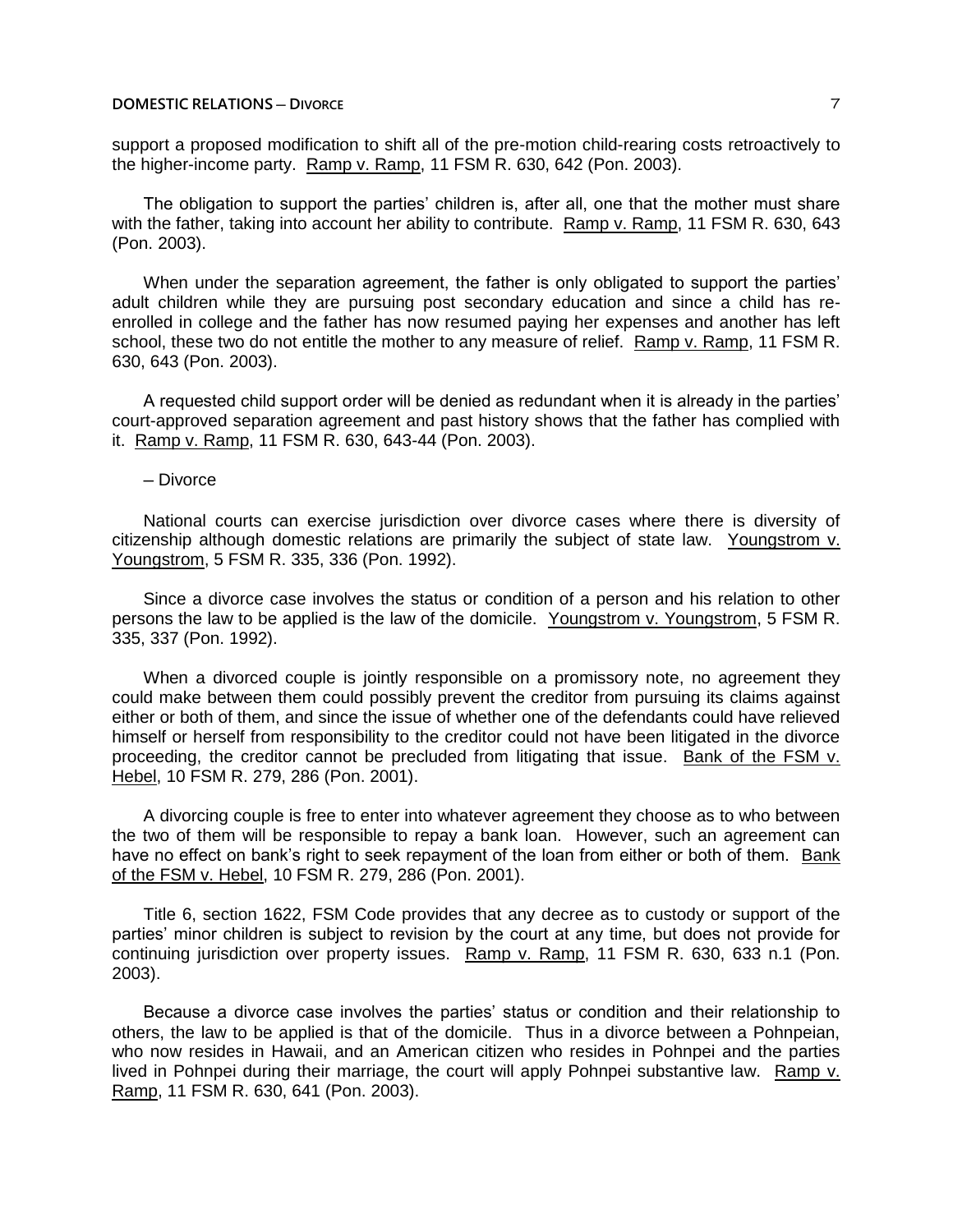### **DOMESTIC RELATIONS ─ MARRIAGE** 8

Spousal and child support and child visitation and custody rights are, under Chuuk State Supreme Court Civil Procedure Rule 13(a), compulsory counterclaims that must be pled in the earlier state court divorce action, if they have not been already pled there. O'Sonis v. O'Sonis, 22 FSM R. 268, 270 (Chk. 2019).

Any claim which is filed as an independent, separate action by one spouse during the pendency of a prior claim filed by the other spouse and which may be denominated a compulsory counterclaim under Rule 13(a), may not be independently prosecuted during the pendency of the prior action but must be dismissed with the leave to file it as a counterclaim in the prior action or stayed until final judgment has been entered in that action. O'Sonis v. O'Sonis, 22 FSM R. 268, 270 (Chk. 2019).

In a divorce action, even final support and custody and visitation orders might later be modified if materially changed circumstances warrant it. O'Sonis v. O'Sonis, 22 FSM R. 268, 270 (Chk. 2019).

─ Marriage

A marriage procured and induced by fraud is void ab initio and the party whose consent was so procured is entitled to a judgment annulling the marriage. Burrow v. Burrow, 6 FSM R. 203, 204-05 (Pon. 1993).

The right to marry is a fundamental constitutional right. Prisoners retain that right, but the right is subject to substantial restrictions as a result of imprisonment. Prisons may regulate the time and place of the wedding ceremony. Sigrah v. Noda, 14 FSM R. 295, 298 (Kos. S. Ct. Tr. 2006).

A prisoner's right to marry has not been violated when the wedding ceremony will take place at the Kosrae state jail because the prison has authority to regulate a prisoner's wedding ceremony, including the regulation of the ceremony's time and place. Sigrah v. Noda, 14 FSM R. 295, 298 (Kos. S. Ct. Tr. 2006).

A prisoner's rights to privacy and association, including intimate association, do not include the right to be married at his family home. The prisoner's right to privacy and association are necessarily limited during his period of imprisonment. Sigrah v. Noda, 14 FSM R. 295, 298 (Kos. S. Ct. Tr. 2006).

Since a prisoner's rights to marry, privacy and association are not violated by the jailer's restriction of the location of prisoner's wedding ceremony to the Kosrae state jail, there is no unlawful restraint of the prisoner's liberty, and thus, a petition for the writ of habeas corpus to be married at home will be denied. Sigrah v. Noda, 14 FSM R. 295, 299 (Kos. S. Ct. Tr. 2006).

The Kosrae State Court recognizes the universal importance of marriage in our societies; the social and geographical configuration of Kosrae; and the importance of family relationships in our communities and of the building of new family relationships through marriages. Sigrah v. Noda, 14 FSM R. 295, 299 (Kos. S. Ct. Tr. 2006).

Kosrae customary practice is to hold wedding ceremonies at a church or at the home of the bride or groom. Sigrah v. Noda, 14 FSM R. 295, 299 (Kos. S. Ct. Tr. 2006).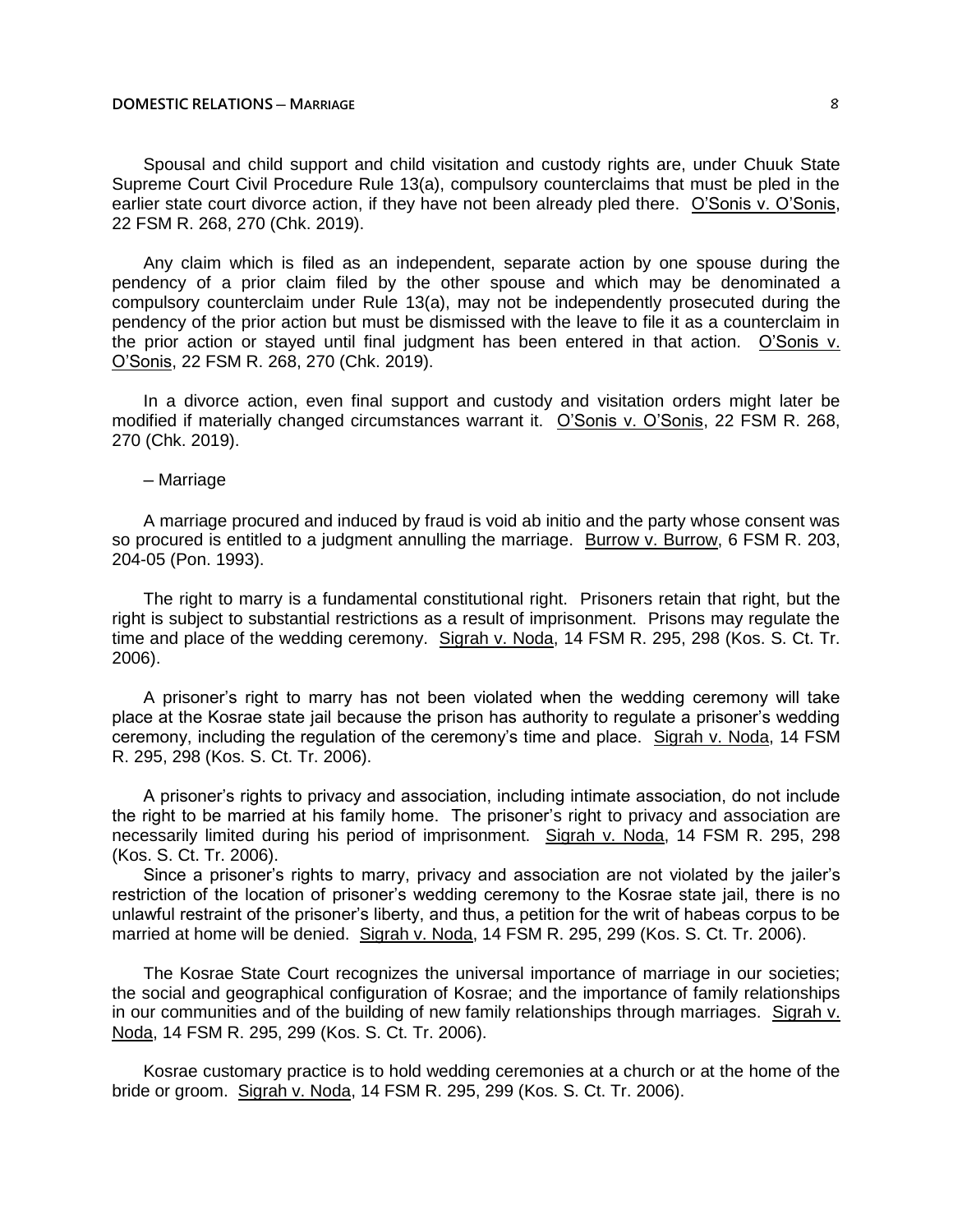## **DOMESTIC RELATIONS ─ MARRIAGE** 9

Considering the state's geographic and social configuration, the customary importance of marriages in the state and its effects upon the family and community relationships in Kosrae, the customary location of wedding ceremonies in Kosrae and the absence of any held at the state iail, a request for a prisoner to be married outside of the jail may be granted, in part, upon fulfillment of conditions. Sigrah v. Noda, 14 FSM R. 295, 299 (Kos. S. Ct. Tr. 2006).

When a woman, living together with a man for three years, has a title that is taken from the man's Pohnpeian title and that is derived from being his wife, the Social Security Board's decision to cease spousal survival benefit payments to her because she has remarried will be upheld when the evidence submitted on record, taken in its entirety, is competent, material, and substantial and supports the Board's findings in denying benefits to her based on her remarriage. Hadley v. FSM Social Sec. Admin., 20 FSM R. 197, 200-01 (Pon. 2015).

The Pohnpei Supreme Court recognizes three types of marriages: 1) statutory civil marriage under 39 TTC 51; 2) statutory "religious marriage" commonly known in Pohnpei as "inou sarawi" meaning (a sacrosanct) and 3) statutory customary marriage known in Pohnpei as "pwopwoud en tiahk en sahpw." Louis v. FSM Social Sec. Admin., 20 FSM R. 268, 271-72 (Pon. 2015).

Customary marriage is based on a flexible standard and is not established by a single test or a defined set of parameters because the solemnization of a customary marriage can take many forms. Louis v. FSM Social Sec. Admin., 20 FSM R. 268, 273 (Pon. 2015).

Under Pohnpei law, marriage contracts between parties, both of whom are FSM citizens, that are solemnized in accordance with recognized customs, are valid. Hadley v. FSM Social Sec. Admin., 21 FSM R. 420, 427 (App. 2018).

To find that there was a Pohnpeian customary marriage, the court need not find that the coconut oil and head lei ritual was performed, only that there is substantial evidence in the record to make a finding that the families of both parties to the marriage contract consented to the marriage, expressly or impliedly. Hadley v. FSM Social Sec. Admin., 21 FSM R. 420, 427 (App. 2018).

When the applicant testified at the administrative level that the marriage was accepted by members of her community; that she and her partner had been living together for three years; that she has a sacred Pohnpeian title exclusively given to the wife of the second in chief, which is her partner's title; that her title is derived from being her partner's customary wife; and that she serves as her partner's wife at traditional feasts, Social Security's determination that she had remarried was valid since there was a reasonable basis, or substantial evidence, for its decision. Hadley v. FSM Social Sec. Admin., 21 FSM R. 420, 427-28 (App. 2018).

It is generally recognized that interference with existing contractual relations applies to any type of contract, except a contract to marry – marriage contracts are specifically excluded from the tort of intentional interference with contract. Panuelo v. FSM, 22 FSM R. 498, 505 (Pon. 2020).

A plaintiff cannot sue for tortious interference with a contract when that contract is a marriage contract. Panuelo v. FSM, 22 FSM R. 498, 505, 511 (Pon. 2020).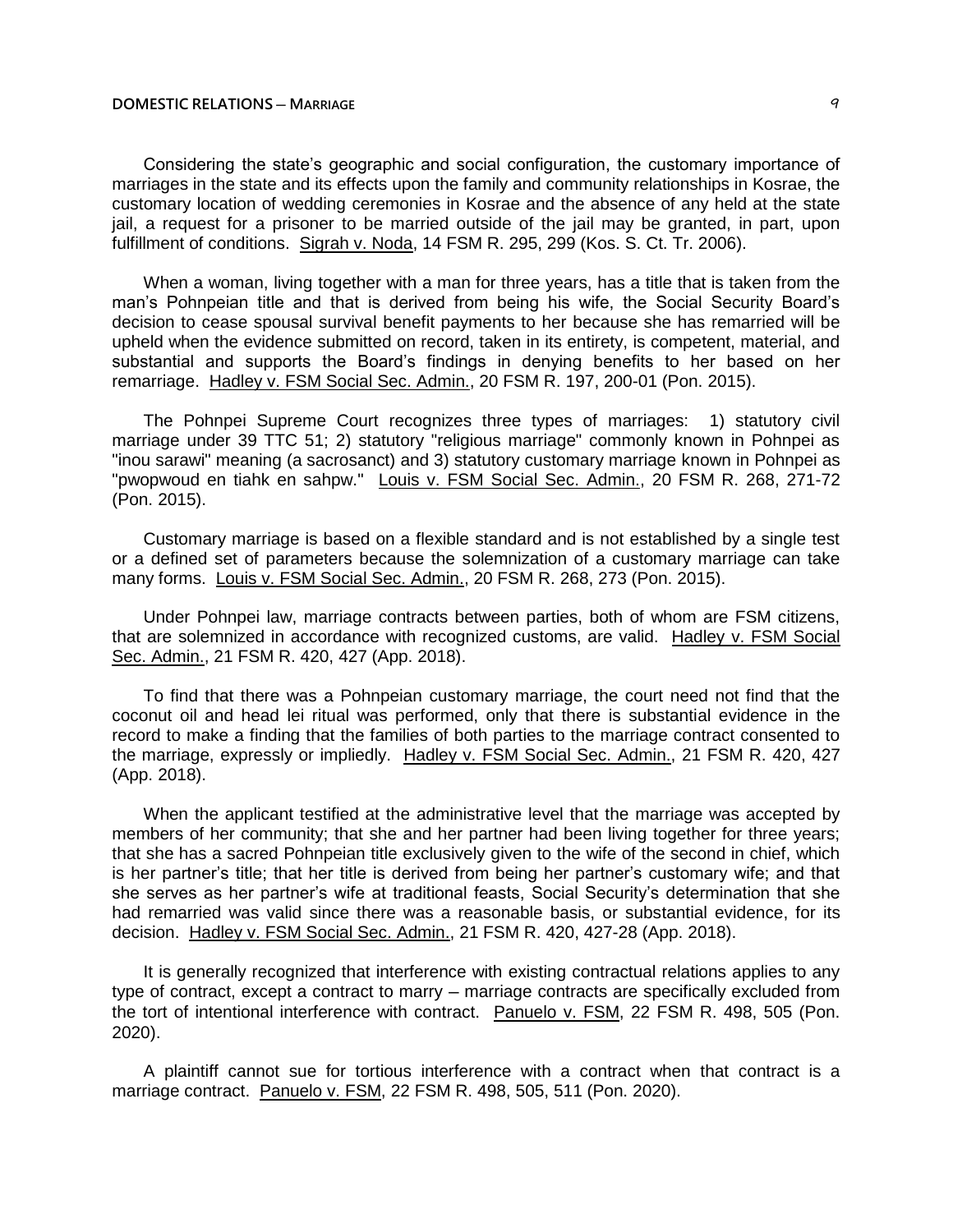# ─ Probate

State court, rather than national courts, should normally resolve probate and inheritance issues especially where interests in land are at issue. In re Nahnsen, 1 FSM R. 97, 97 (Pon. 1982).

Probate matters are statutory and involve proceedings in rem, that is, jurisdiction based on court control of specific property. In re Nahnsen, 1 FSM R. 97, 103 (Pon. 1982).

The FSM Supreme Court is empowered to exercise authority in probate matters where there is an independent basis for jurisdiction under the Constitution. In re Nahnsen, 1 FSM R. 97, 104 (Pon. 1982).

The power to regulate probate of wills or inheritance of property is not "beyond the power of a state to control" within the meaning of article VIII, section 1 of the Constitution and is consequently a state power. In re Nahnsen, 1 FSM R. 97, 107 (Pon. 1982).

Nothing about the power to regulate probate of wills or inheritance of property suggests that these are beyond the power of a state to control. In re Nahnsen, 1 FSM R. 97, 107 (Pon. 1982).

The Ponape District Court, although not granted jurisdiction over land matters, may be given the opportunity to hear certified questions from the FSM Supreme Court on issues in a probate case involving land in order to further the intent of the framers that local decisionmakers play a part in decisions of a local nature. In re Nahnsen, 1 FSM R. 97, 110-12 (Pon. 1982).

When jurisdiction exists by virtue of diversity of the parties, the FSM Supreme Court may resolve the dispute despite the fact that matters squarely within the legislative power of states (e.g., probate, inheritance and land issues) may be involved. Ponape Chamber of Commerce v. Nett Mun. Gov't, 1 FSM R. 389, 392-93 (Pon. 1984).

An assignor must be able to inherit the assigned expectancy from the source in order for his assignment of expectancy to be effective. Etscheit v. Adams, 6 FSM R. 365, 382 (Pon. 1994).

Where a person is constitutionally prohibited from inheriting land that person's valid assignment of expectancy to a person who may acquire land will operate only to assign the nonland holdings in the expectancy. Etscheit v. Adams, 6 FSM R. 365, 382-83 (Pon. 1994).

Where Trust Territory law in 1956 did not allow non-citizens to acquire land except as heirs or devisees a deed from a landowner to her non-citizen children is invalid because the grantor was still living, and therefore her children were neither heirs or devisees. Etscheit v. Adams, 6 FSM R. 365, 385-86 (Pon. 1994).

Heirs are those persons who acquire ownership upon someone's death. Thus the later issuance of a Certificate of Title to "heirs" confirms their earlier ownership of the property. Luzama v. Ponape Enterprises Co., 7 FSM R. 40, 49 n.8 (App. 1995).

A probate appeal may be remanded when a number of essential issues and facts have yet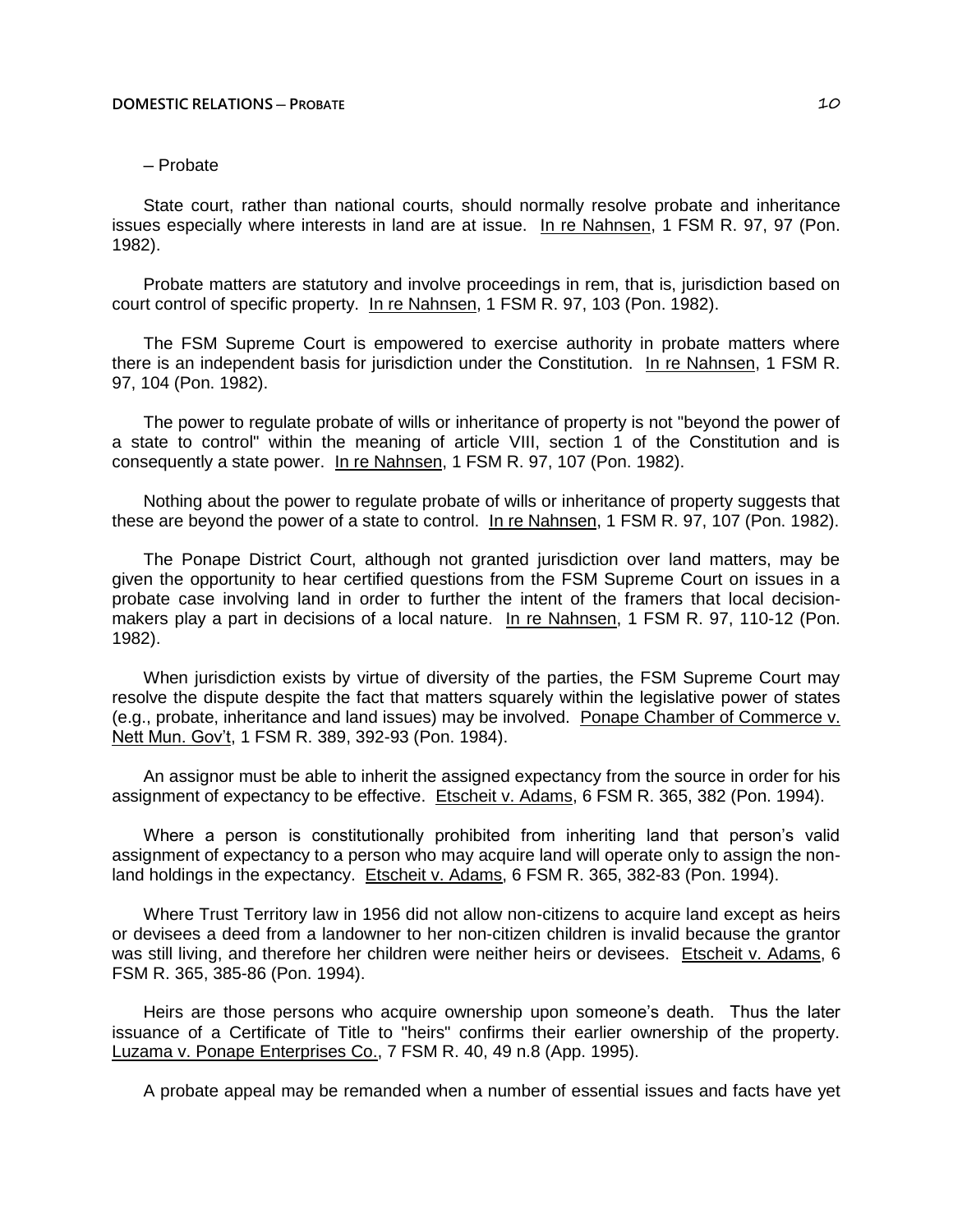to be established and the ends of justice require that additional matters must be considered, including whether the appellants are proper parties to the proceedings and who are the beneficiaries or the exact persons entitled to share in the assets of the estate and what the proposed division of the assets is. In re Malon, 8 FSM R. 591, 592 (Chk. S. Ct. App. 1998).

The terms of the will and the clear intent of the testator control who shall be in actual physical control of the land for the purpose and its preservation and for the purpose of granting its reasonable use by those persons having a lawful right to the use of the land. In re Ori, 8 FSM R. 593, 594 (Chk. S. Ct. App. 1998).

Because the Chuuk Constitution requires the courts to make decisions consistent with Chuukese customs and traditions, Chuukese custom and tradition may prevail over the provisions of a holographic will in deciding who may enter upon land for the purpose of making reasonable use thereof. In re Ori, 8 FSM R. 593, 595 (Chk. S. Ct. App. 1998).

A will written out by request by someone else does not constitute a holographic will within the meaning of 13 TTC 6, or one in the handwriting of the testator, but one prepared by another at the testator's direction within the meaning of 13 TTC 5. Elaija v. Edmond, 9 FSM R. 175, 181 (Kos. S. Ct. Tr. 1999).

There were no clearly ascertainable statutory requirements for the execution of a valid will in Kosrae in 1962. Elaija v. Edmond, 9 FSM R. 175, 181-82 n.3 (Kos. S. Ct. Tr. 1999).

A person may only transfer such title to land as that person lawfully possesses. So when someone did not own a parcel, he did not have the authority to transfer title and distribute it to his children through his will. Anton v. Heirs of Shrew, 10 FSM R. 162, 165 (Kos. S. Ct. Tr. 2001).

It is in an estate's best interests that a trustee who resides in Kosrae be appointed to manage the lease of a land parcel located in Kosrae, so that negotiations, collection and distribution of the lease payments can easily take place in Kosrae, where most of the heirs live; and so that the trustee be able to quickly respond to any issues or problems which may arise during the lease, including seeking court assistance. In re Estate of Melander, 12 FSM R. 82, 83 (Kos. S. Ct. Tr. 2003).

Even if a will is valid and judicially recognized as such, this does not automatically make every bequest in that will valid. For a bequest to be valid, the testator must, at the time of his death, actually own the property being bequeathed. A person can only transfer such title to land as he validly owns. Anton v. Cornelius, 12 FSM R. 280, 287 (App. 2003).

When the Kosrae State Court did not abuse its discretion in concluding that the Land Commission's findings that the testator had not actually acquired ownership of the land were not clearly erroneous, any further consideration of the will was pointless once it has been determined that the testator did not own the land mentioned in the will. Anton v. Cornelius, 12 FSM R. 280, 288 (App. 2003).

In general, a probate court is not a court of equity, but it is recognized that a probate court may apply principles of equity in determining issues brought before it. In re Estate of Setik, 12 FSM R. 423, 428 (Chk. S. Ct. Tr. 2004).

When the court has determined the portion of a decedent's estate that one heir is to inherit,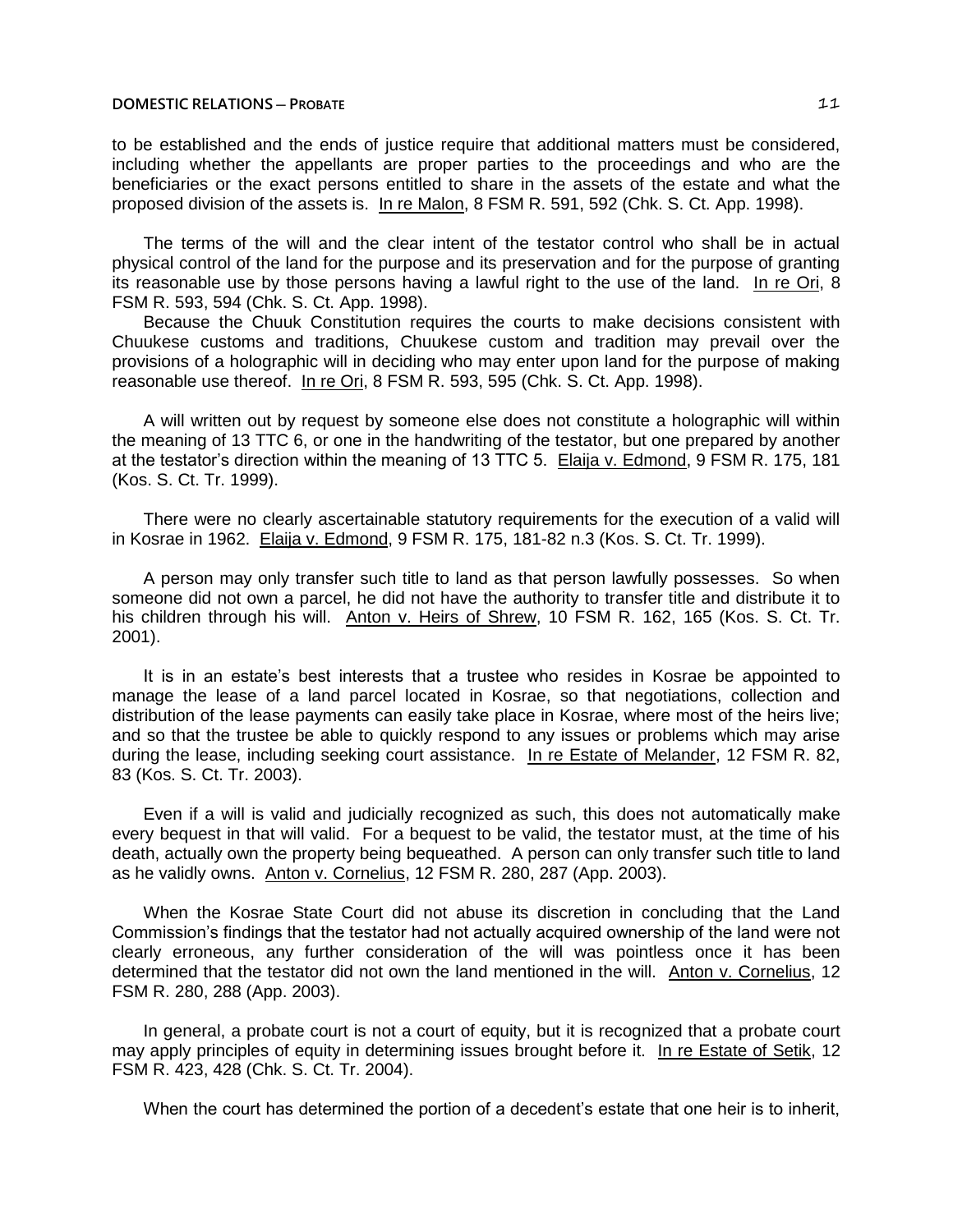the court may permit all the heirs to agree to divide the estate to satisfy that heir's judgment. In re Estate of Setik, 12 FSM R. 423, 431 (Chk. S. Ct. Tr. 2004).

The filing requirements in probate proceedings, specifically require that all heirs be listed in the verified petition. The term "heirs" include the decedent's surviving adopted children. In re Skilling, 12 FSM R. 447, 449 (Kos. S. Ct. Tr. 2004).

The omission of an adopted daughter's name from a verified probate petition, signed under oath by the petitioner, resulted in the failure to provide the adopted daughter her constitutional due process rights to be notified of the probate proceeding, have an opportunity to be heard and may have also affected her rights as an heir of the decedent. In re Skilling, 12 FSM R. 447, 449 (Kos. S. Ct. Tr. 2004).

Counsel is expected to know legal and procedural requirements for court filings and proceedings and is required to provide competent representation to a client, which includes the legal knowledge, skill, thoroughness and preparation reasonably necessary for the representation. It is counsel's duty to complete all preparation necessary to represent a petitioner in a probate proceeding, including investigating and obtaining all necessary facts to prepare the verified petition. In re Skilling, 12 FSM R. 447, 449 (Kos. S. Ct. Tr. 2004).

A person may only transfer such title to land as that person lawfully possesses. If the grantor had no authority to bequeath the property, plainly the devisees acquired no title to the property. Benjamin v. Youngstrom, 13 FSM R. 72, 75 (Kos. S. Ct. Tr. 2004).

When the plaintiffs' predecessor in interest no longer held title to the parcel in April 2002, when he wrote his will, he could not transfer any interest in the parcel, by will or otherwise, to the plaintiffs or to anyone else and therefore the plaintiffs do not have likelihood of success on the merits. This factor weighs strongly in the defendants' favor. Benjamin v. Youngstrom, 13 FSM R. 72, 75-76 (Kos. S. Ct. Tr. 2004).

Pursuant to state law, when the Land Court found that Lonno was the "previous land owner" of the subject parcels and that Lonno died without leaving a will, all heirs of Lonno were therefore interested parties to the parcels. Heirs of Lonno v. Heirs of Lonno, 13 FSM R. 421, 423 (Kos. S. Ct. Tr. 2005).

When a person by virtue of a quitclaim deed that he executed and delivered, no longer owned a parcel on the date that he executed his will, he had no rights, interest or title to the parcel and could not bequeath the parcel in his will. Benjamin v. Youngstrom, 13 FSM R. 542, 549-50 (Kos. S. Ct. Tr. 2005).

Upon the undisputed owner's death, title to land transfers pursuant to a valid will to the devisees specified in the will, or if there is no valid will, to the owner's heirs, according to intestate succession. George v. Abraham, 14 FSM R. 102, 106 (Kos. S. Ct. Tr. 2006).

In Kosrae, an oral will is valid only if made by a person in imminent peril of death, whether from illness or otherwise, and if 1) the testator dies as a result of the peril and 2) the testator declares it to be his will before two disinterested witnesses and the court receives the will for probate within six months following the testator's death unless for good cause the court permits it to be submitted later. An oral will may dispose of personal property only and to an aggregate value not exceeding one thousand dollars. George v. Abraham, 14 FSM R. 102, 107-08 (Kos.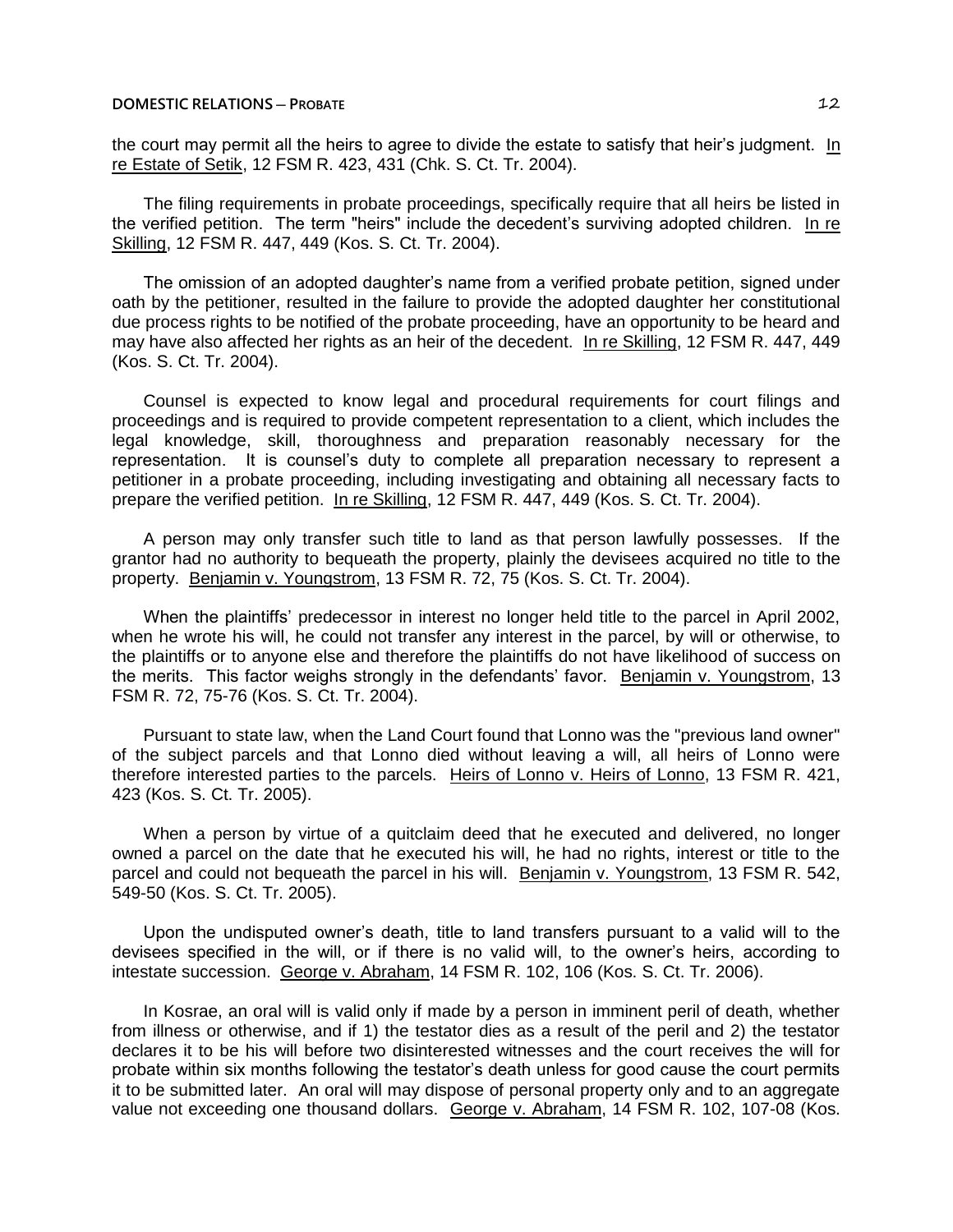S. Ct. Tr. 2006).

In Kosrae, an oral will neither revokes nor changes an existing written will. George v. Abraham, 14 FSM R. 102, 108 (Kos. S. Ct. Tr. 2006).

In Kosrae, real property, including land, may not be disposed of by oral will. George v. Abraham, 14 FSM R. 102, 108 (Kos. S. Ct. Tr. 2006).

All wills executed after the Kosrae State Code's October 1, 1985 effective date must comply with Title 16, Chapter 2. Heirs of Mackwelung v. Heirs of Taulung, 14 FSM R. 287, 289 (Kos. S. Ct. Tr. 2006).

Oral wills may only dispose of personal property only and must meet other requirements. Oral wills may not dispose of real property or land, and any oral will which disposes of land or interests in land is invalid to that land. Heirs of Mackwelung v. Heirs of Taulung, 14 FSM R. 287, 289 (Kos. S. Ct. Tr. 2006).

Only if a life insurance policy had no designated or named beneficiary, would the policy benefits be payable to his estate to be distributed through probate to his heirs or devisees. John v. Chuuk Public Utility Corp., 15 FSM R. 169, 171 (Chk. 2007).

As the purpose of probate is not to determine issues of ownership, probate petitioners should resolve issues regarding land ownership, if any, before they proceed with probate. Otherwise, the probate proceeding may be subject to collateral attack from those who may claim an interest in the property and who were not given notice or made a party to this proceeding. In re Land Noota, Neppi, 15 FSM R. 518, 519 (Chk. S. Ct. Tr. 2008).

When it was established that a decedent's real property at issue was lineage land, it continues to be property of the lineage, and is not part of the decedent's estate. In re Estate of Manas, 15 FSM R. 609, 611 (Chk. S. Ct. Tr. 2008).

Title to land is not generally subject to probate but transfers pursuant to a valid will to the devisees specified in the will, or if there is no valid will, to the owner's heirs according to intestate succession. In re Estate of Manas, 15 FSM R. 609, 611 (Chk. S. Ct. Tr. 2008).

Social security benefits are not subject to probate, as the Social Security Board, not the court, has initial jurisdiction over applications for social security benefits, whether by a surviving spouse or surviving children. The procedure for such applications is set forth in the Social Security Act. In re Estate of Manas, 15 FSM R. 609, 611 (Chk. S. Ct. Tr. 2008).

When the sole owner of land dies his fee simple interest would be inherited by his multiple heirs who would hold that fee simple estate as a tenancy in common. Heirs of Mackwelung v. Heirs of Mongkeya, 16 FSM R. 368, 372 n.1 (Kos. S. Ct. Tr. 2009).

One does not have heirs until one has passed away. FSM Dev. Bank v. Jonah, 17 FSM R. 318, 324 n.2, 325 (Kos. 2011).

Under the Pohnpei Intestate Succession Act of 1977, of an intestate decedent's estate is to be distributed to the surviving spouse and the rest () is to be divided equally among the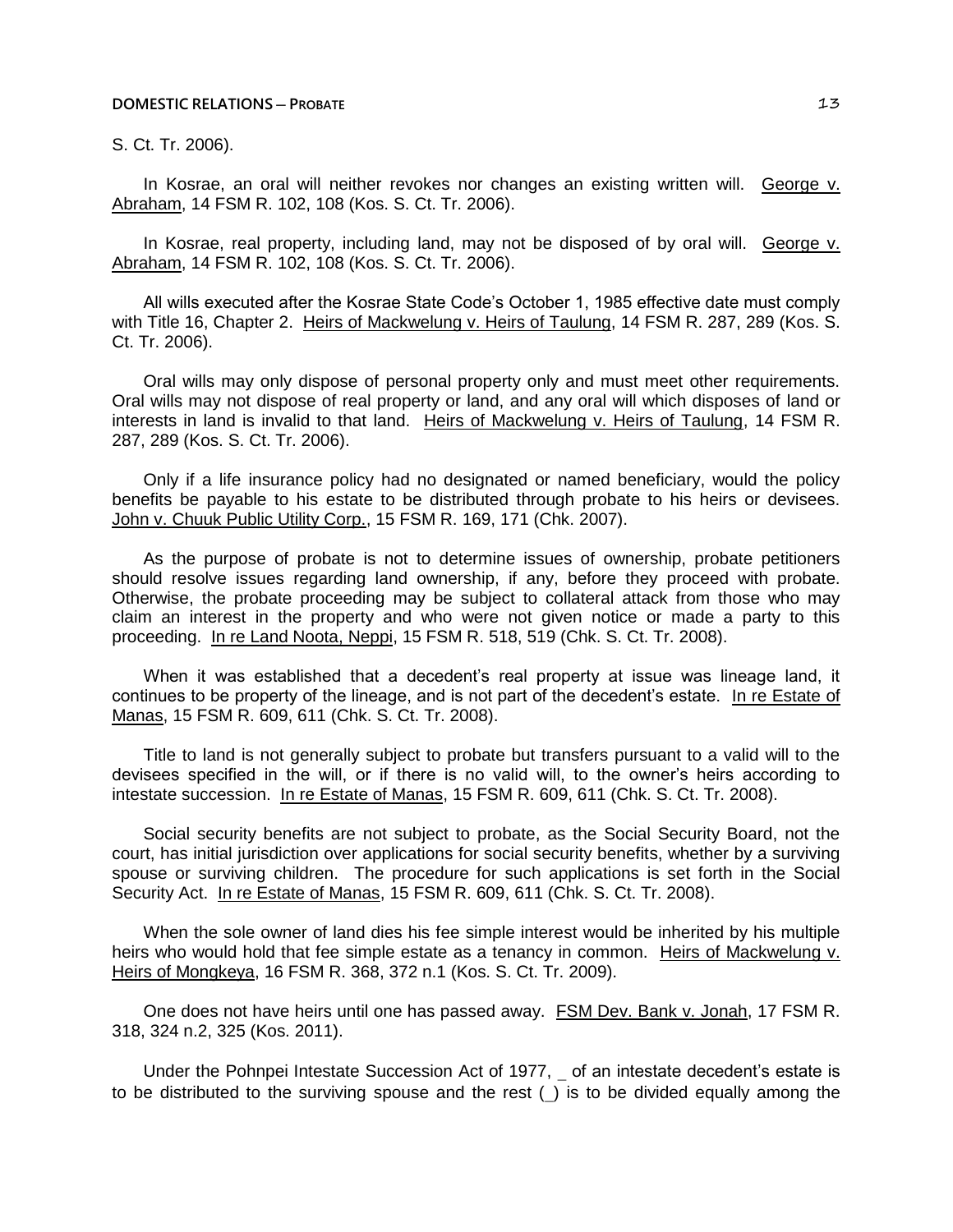decedent's children. Pohnpei probate courts will deviate from this statutorily-required division of an intestate decedent's assets only when a family agreement has been presented to and approved by the probate court. Mori v. Hasiguchi, 19 FSM R. 16, 19 n.1 (Chk. 2013).

An improper sale by a fiduciary (estate administrator) that has already taken place can be vacated, but not if the buyer was a bona-fide purchaser because, when property of an estate has been transferred to a bona-fide purchaser for value, the latter is protected even if the fiduciary was acting improperly. The beneficiaries' remedy is not to void the transaction but to seek damages for the personal representative's breach of his fiduciary duty. Mori v. Hasiguchi, 19 FSM R. 16, 22 (Chk. 2013).

A bona fide purchaser for value and without notice, should be as protected buying shares from the distributee as he would have been buying them from the fiduciary administrator, especially when it was the same person. Mori v. Hasiguchi, 19 FSM R. 16, 23 (Chk. 2013).

Someone who has wrongfully sold property to a bona fide purchaser for value without notice can be compelled to buy a replacement if this is reasonably possible. Sometimes damages are the only appropriate remedy. Either way, the rightful heir's remedy is against estate administrator. If it were any other way, then anyone who ever bought property after it had been inherited and distributed by a Pohnpei probate court final order could never be certain that his or her title would not be taken away by a future final probate court order that the distributee seller was not the proper distributee. Mori v. Hasiguchi, 19 FSM R. 16, 23 (Chk. 2013).

The FSM Supreme Court is empowered to exercise authority in probate matters when there is an independent basis for jurisdiction under the Constitution, and the court has found such an independent basis when there was a diversity of citizenship among the heirs. In re Estate of Edmond, 19 FSM R. 59, 61 (Kos. 2013).

The Constitution does not mandates such a sweeping expansion of the FSM Supreme Court's jurisdiction over probate cases as would result if creditors were considered parties for jurisdictional purposes. The better view is that only the heirs, potential heirs, or devisees in a probate case be considered parties for jurisdictional purposes and that, in the usual case, the decedent's creditors would file their claims in a state court probate proceeding. This view comports with the proper respect due to the state courts as courts of general jurisdiction that should normally resolve probate and inheritance issues. In re Estate of Edmond, 19 FSM R. 59, 62 (Kos. 2013).

For jurisdictional purposes, the parties in a probate case are those who have a claim that they are heirs. Creditors are not to be considered parties for jurisdictional purposes. This reasoning is suitable for the FSM. In re Estate of Edmond, 19 FSM R. 59, 62 (Kos. 2013).

A creditor may open a probate case in state court without destroying the state court's jurisdiction because a creditor is not an heir. In re Estate of Edmond, 19 FSM R. 59, 62 (Kos. 2013).

The probate exception reserves to state probate courts the probate or annulment of a will and the administration of a decedent's estate; it also precludes the national courts from disposing of property that is in a state probate court's custody. But it does not bar the national courts from adjudicating matters outside of those confines and otherwise within national court jurisdiction. FSM Dev. Bank v. Estate of Edmond, 19 FSM R. 425, 430 (App. 2014).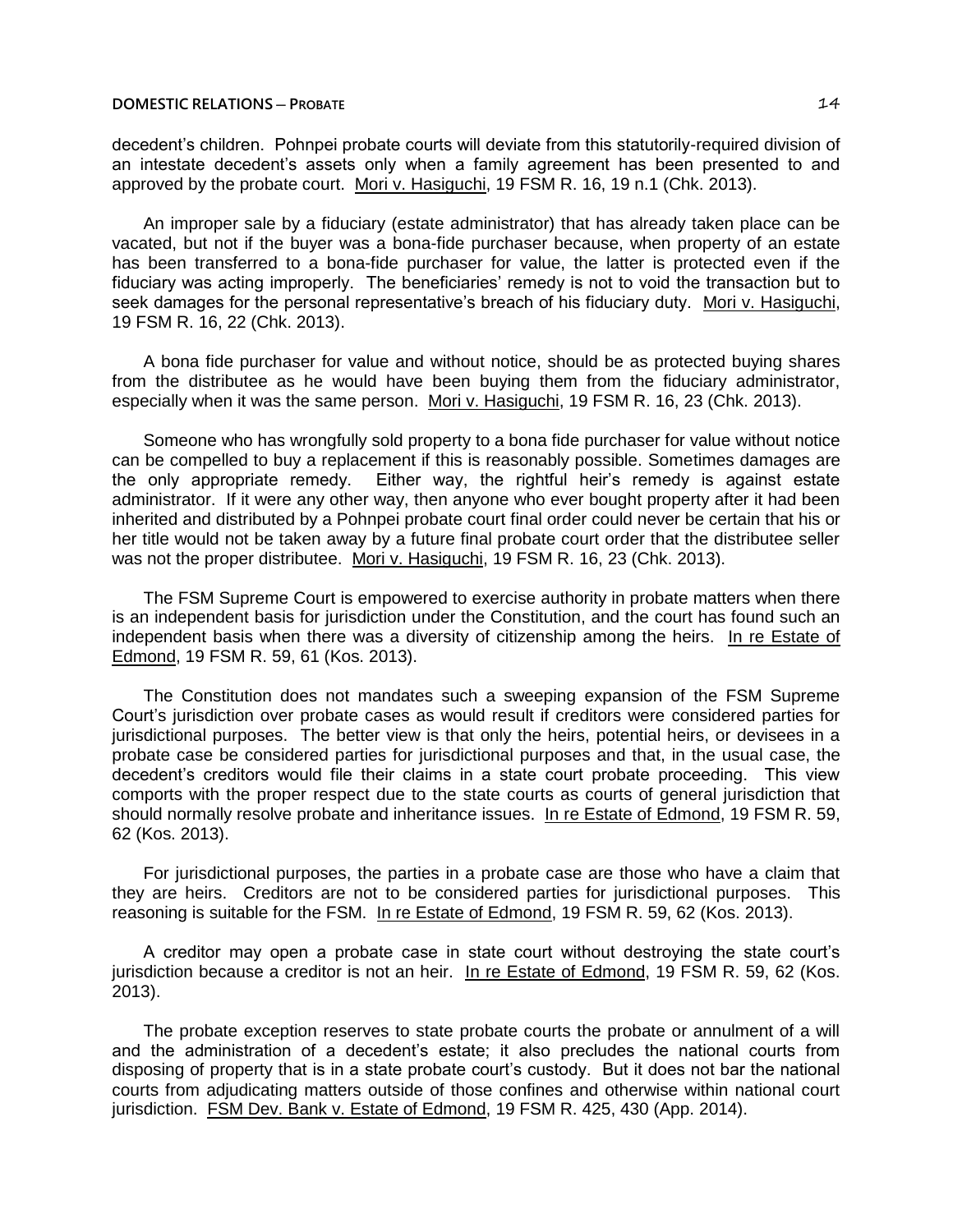Interference with the property of the estate, and the probate exception should be read narrowly so as not to bar national court jurisdiction over preliminary matters, or ancillary matters, such as in personam actions and equitable intervention for fraud, maladministration, or nonadministration of the estate. In those matters, the national court may appoint an administrator or an administrator pendente lite on behalf of third party interests before, or while, the action is pending in state court. These actions are outside of the scope of the probate exception, but they should not be confused with direct challenges to the validity of the will itself, in interpreting the language of the will, or equitable charges of fraud, undue influence, or tortious interference with the testator's intent which are core matters within the probate exception. FSM Dev. Bank v. Estate of Edmond, 19 FSM R. 425, 430 (App. 2014).

An open probate proceeding at the state level is not a bar to national court subject matter jurisdiction as long as the national court does not interfere with the estate's res. Under the longstanding "creditor exception," the national courts have subject matter jurisdiction to appoint an administrator or an administrator pendente lite and to initiate proceedings on behalf of interested third parties. This appointment has no impact on the res of the decedent's estate, does not interfere with administrative decisions regarding the decedent's estate, nor does it affect the distribution of those assets within the state's control. It is a preliminary matter outside of the scope of the probate exception. FSM Dev. Bank v. Estate of Edmond, 19 FSM R. 425, 430-31 (App. 2014).

When jurisdiction exists by virtue of diversity of the parties, the FSM Supreme Court may resolve the dispute despite the fact that matters squarely within the legislative powers of states (e.g., probate, inheritance and land issues) may be involved. FSM Dev. Bank v. Estate of Edmond, 19 FSM R. 425, 431 (App. 2014).

A long line of precedents supports diversity jurisdiction as a proper independent basis for national jurisdiction of probate matters. FSM Dev. Bank v. Estate of Edmond, 19 FSM R. 425, 431 (App. 2014).

Since the FSM Supreme Court trial division has original and exclusive jurisdiction in cases in which the national government is a party except when an interest in land is at issue and since the Federated States of Micronesia Development Bank is an instrumentality of the national government and part of the national government for the purposes of the Constitution's Article XI, § 6(a), the FSM Supreme Court's trial division therefore has original and exclusive jurisdiction in any case in which the bank is a party so long as no interest in land is at issue. FSM Dev. Bank v. Estate of Edmond, 19 FSM R. 425, 432 (App. 2014).

Ultimately, the bulk of probate matters are to remain with the states, but an express constitutional exception is carved out when the national government is a party to the suit. Furthermore, the Constitution's framers created a constitutional limitation on the national government's jurisdiction under the land clause exception of article XI, § 6(a). FSM Dev. Bank v. Estate of Edmond, 19 FSM R. 425, 433 (App. 2014).

Preference toward state courts adjudicating the bulk of probate matters should be read narrowly, to permit creditors and other third parties to protect financial interests by initiating probate proceedings and resolving many auxiliary matters. The national courts are not barred from exercising subject matter jurisdiction over probate matters, and when an independent basis for jurisdiction is established, the national courts may proceed with the probate matter in its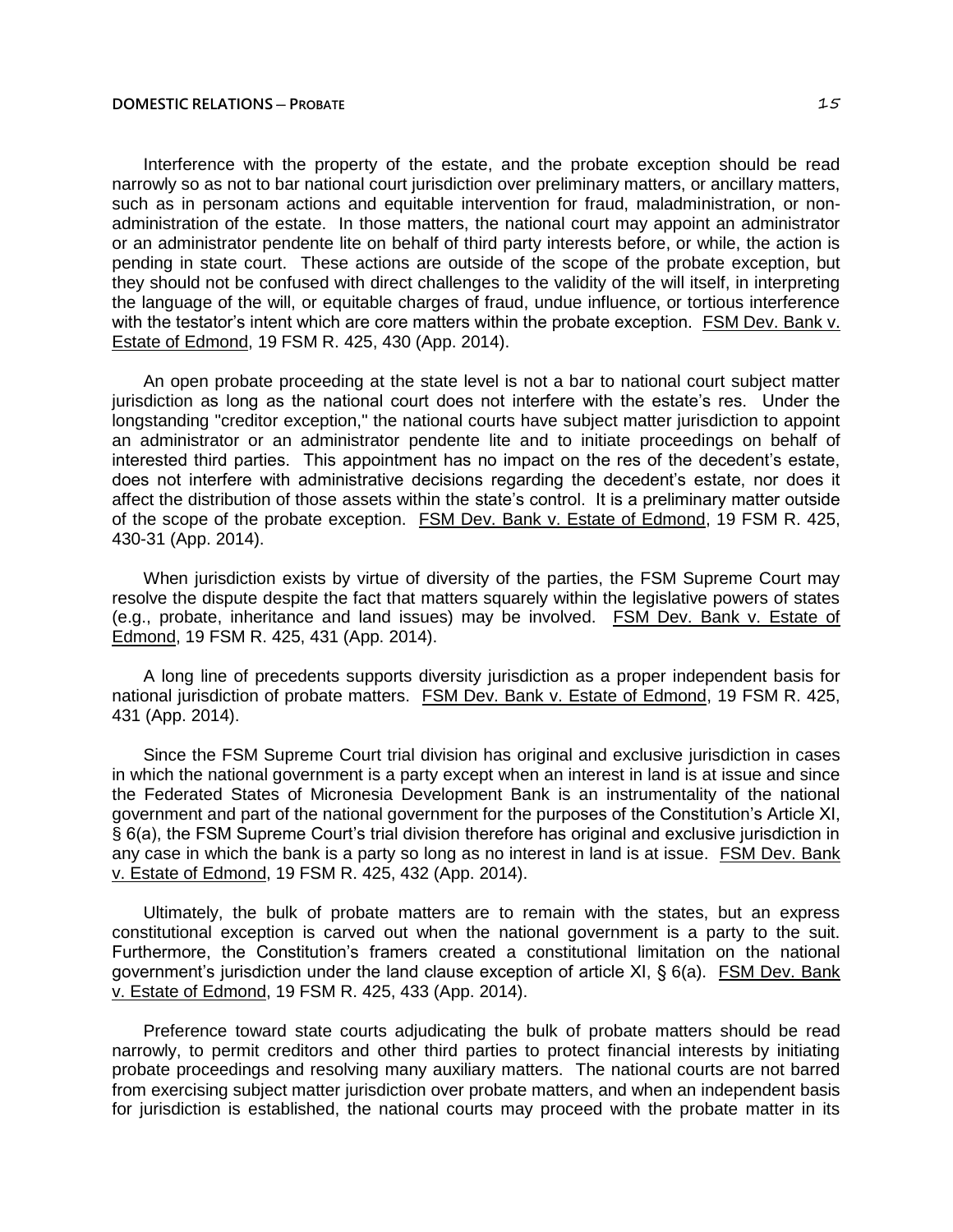# entirety. FSM Dev. Bank v. Estate of Edmond, 19 FSM R. 425, 436 (App. 2014).

Another court's assumption of jurisdiction should be made with restraint, cognizant of the limitation that if a court has already assumed jurisdiction over the matter, a second court will not interfere and assume in rem jurisdiction over the same res. In those cases, abstention may be the appropriate course of action. A probate matter filed only in national court, however, causes no such conflict. FSM Dev. Bank v. Estate of Edmond, 19 FSM R. 425, 436 (App. 2014).

Under Civil Rule 17's third party beneficiary clause, judgment creditors are real parties in interest when pursuing many preliminary and auxiliary matters relating to the probate of estates. FSM Dev. Bank v. Estate of Edmond, 19 FSM R. 425, 436 (App. 2014).

The purpose of ancillary probate proceedings in places other than where the main probate case is, is to probate the decedent's properties in those locations. Setik v. FSM Dev. Bank, 21 FSM R. 505, 519 (App. 2018).

An ancillary probate proceeding for registered land (land with a certificate of title) on Pohnpei is through an heirship proceeding in the Pohnpei Court of Land Tenure. Setik v. FSM Dev. Bank, 21 FSM R. 505, 519 (App. 2018).

In rem jurisdiction includes registration of land titles, mortgages, and probate proceedings involving land. To exercise in rem jurisdiction, the property over which the court is to exercise jurisdiction must be physically present within the court's territorial jurisdiction and under its control. Setik v. Mendiola, 21 FSM R. 537, 551 (App. 2018).

The only reason for ancillary probate proceedings in Pohnpei, Guam, and Hawaii would be to probate the decedent's properties in those places. Setik v. Mendiola, 21 FSM R. 537, 551 (App. 2018).

The only place to "probate" registered land in Pohnpei would be through an heirship proceeding in the Pohnpei Court of Land Tenure. Setik v. Mendiola, 21 FSM R. 537, 551 (App. 2018).

A decedent's estate ceased to own Pohnpei land once the Pohnpei Court of Land Tenure ruled on the heirship petition for that land and the time to appeal that decision expired. Because the decedent's estate does not have, and, since Pohnpei Court of Land Tenure ruling, has not had, any interest in the property, it has no standing to seek the relief regarding that land. Setik v. Mendiola, 21 FSM R. 537, 551 (App. 2018).

Land on Pohnpei cannot be tied up in a Chuuk probate proceeding. Setik v. Mendiola, 21 FSM R. 537, 551 (App. 2018).

A Chuuk probate court cannot have jurisdiction over real property on Pohnpei even though the property's registered owner was a Chuukese decedent for whom probate cases were filed in a Chuuk state court. Setik v. Mendiola, 21 FSM R. 624, 626 (App. 2018).

Even if there had not been an heirship proceeding for the Pohnpei property in the Pohnpei Court of Land Tenure, the Chuuk State Supreme Court would still lack jurisdiction to probate the property since the land and real estate are outside of Chuuk. Setik v. Mendiola, 21 FSM R. 624, 626 (App. 2018).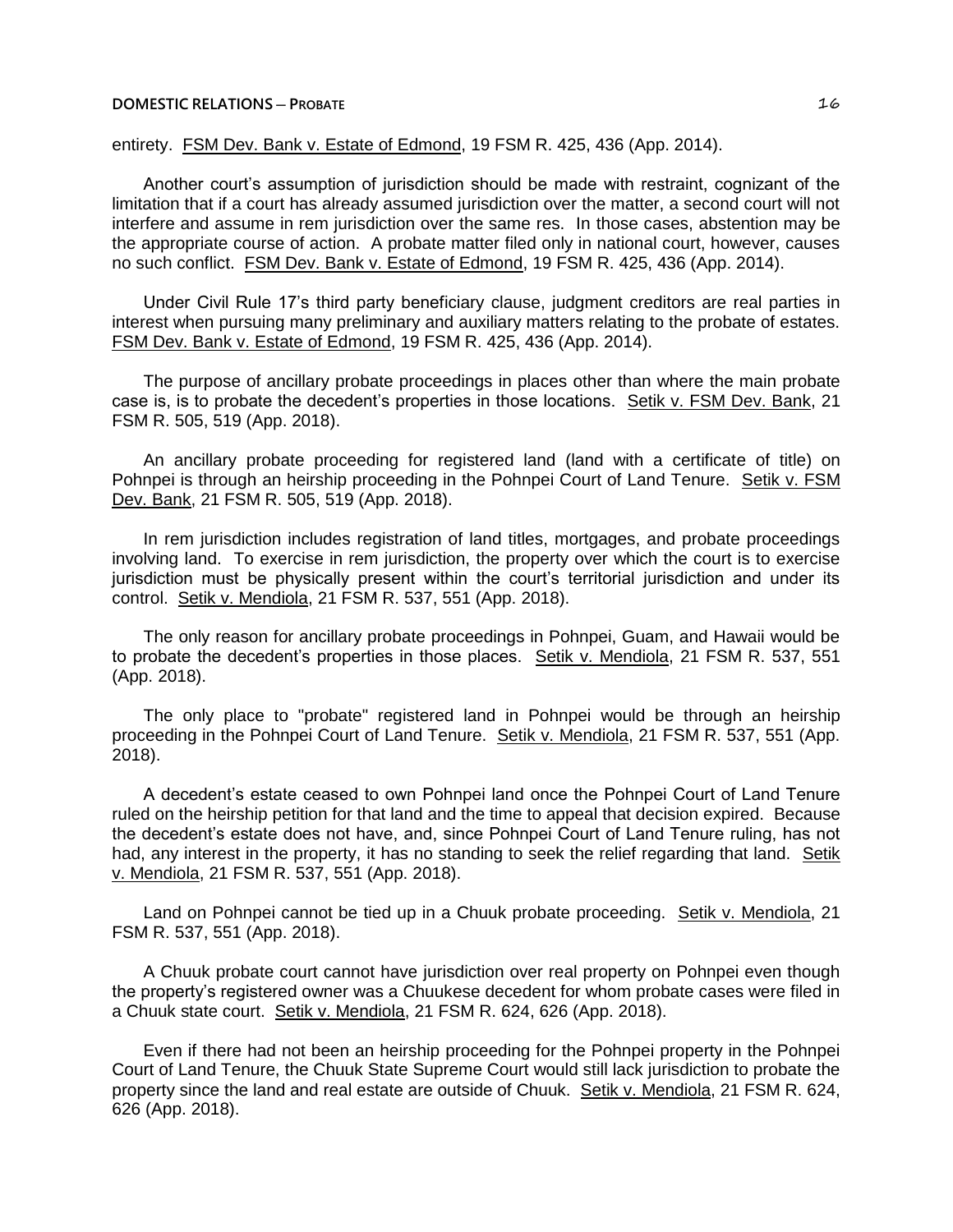The Pohnpei State Mortgage Law provides that a deceased mortgagor's heirs and devisees take subject to a mortgage. FSM Dev. Bank v. Carl, 21 FSM R. 640, 643 (Pon. 2018).

An administrator is a person appointed by the court to manage the assets and liabilities of an intestate decedent. FSM Dev. Bank v. Carl, 21 FSM R. 640, 644 (Pon. 2018).

An estate of a deceased is the property that one leaves after death  $-$  a dead person's collective assets and liabilities. FSM Dev. Bank v. Carl, 21 FSM R. 640, 644 (Pon. 2018).

An administrator of a decedent's estate is liable to manage the estate, including the decedent's debts and liabilities — financial or pecuniary obligations. A decedent's debt passes down to her estate's administrator to manage and settle. FSM Dev. Bank v. Carl, 21 FSM R. 640, 644 & n.9 (Pon. 2018).

A temporary co-administrator's powers include only those powers specifically expressed in the order of appointment and as may be expressed in the appointing court's subsequent orders. Helgenberger v. Ramp & Mida Law Firm, 22 FSM R. 4, 9 (Pon. 2018).

When no particular powers were expressed in an administrator's temporary appointment, although he was expected to help resolve the "overlappings" between two estates, and when the subsequent order granted extensive powers to the co-administrators without making any distinction between the two full co-administrators and the temporary one, the court must, solely for the purpose of the pending motions, take as true the temporary administrator's assertion that he remains the estate's co-administrator and assume that since his administrator's powers were not otherwise limited, he has the power to sue on the estate's behalf to preserve the estate's assets. Helgenberger v. Ramp & Mida Law Firm, 22 FSM R. 4, 9 (Pon. 2018).

When the Pohnpei state probate case was the first filed lawsuit and that case can afford a complete resolution of the issues between the parties; when the later-filed FSM Supreme Court case could, at best, afford only a partial resolution and certainly lacks jurisdiction to enforce a state court interlocutory order; and when the Pohnpei Supreme Court is perfectly competent to enforce its own orders and judgments and to take any further needed steps in the probate case pending before it, it is appropriate that that forum resolve the issues. Helgenberger v. Ramp & Mida Law Firm, 22 FSM R. 4, 13 (Pon. 2018).

State courts should normally handle probate and inheritance matters. Helgenberger v. Ramp & Mida Law Firm, 22 FSM R. 4, 13 (Pon. 2018).

A joint tenancy gives each joint tenant the right of survivorship  $-$  to automatically become sole owner of the property on the other joint tenant's death. It differs from a tenancy in common because each joint tenant has a right of survivorship to the other's share. Nicky v. Chuuk Public Utility Corp., 22 FSM R. 239, 242 n.1 (Chk. 2019).

When the owner of registered land passes away, the Land Commission has the statutory duty to determine the devisee or devisees or heir or heirs and their interests or respective interests to which each is entitled. Nicky v. Chuuk Public Utility Corp., 22 FSM R. 239, 242 n.3 (Chk. 2019).